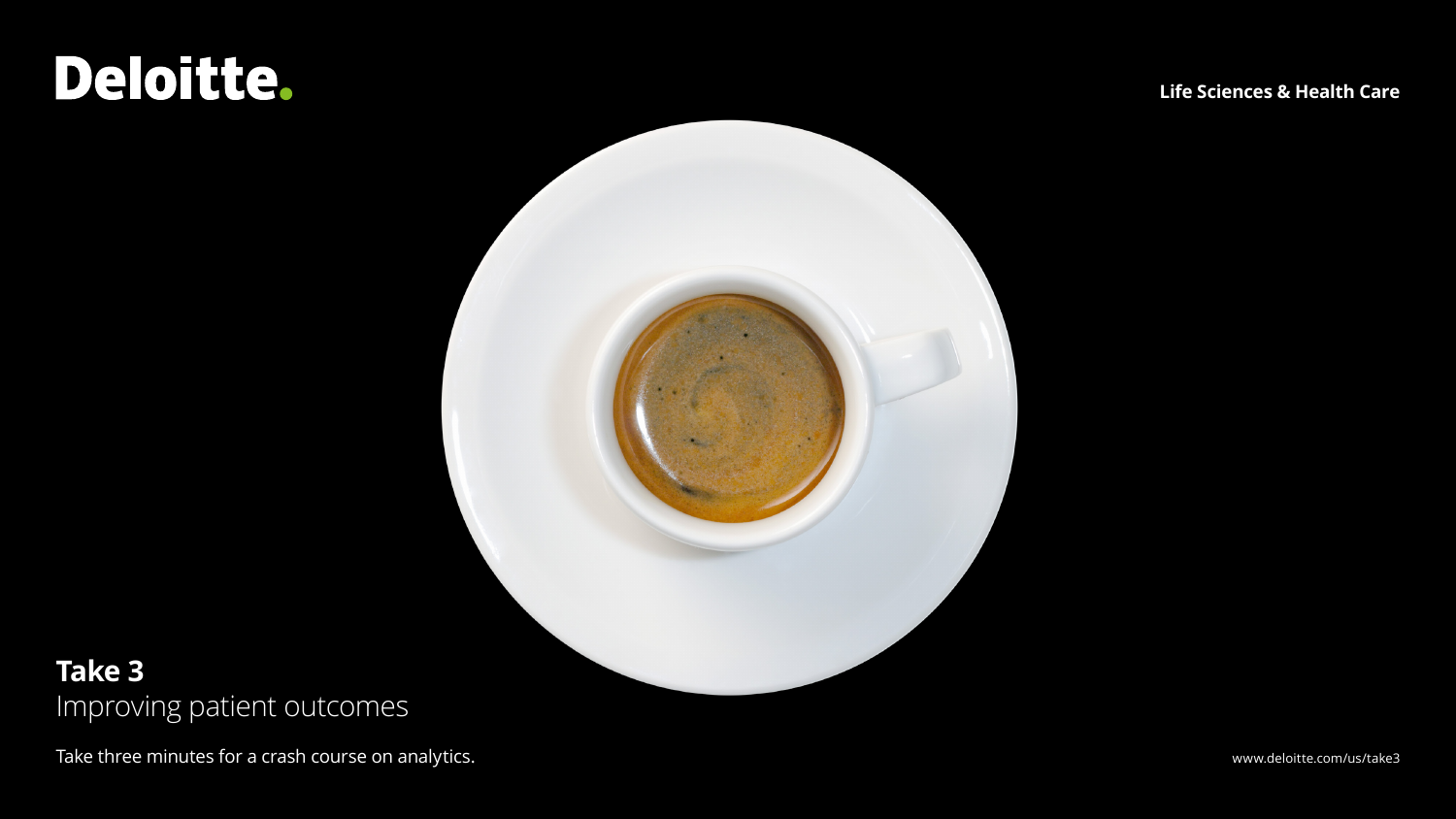### Using safety data insights to improve patient outcomes

Pharmacovigilance (PV) organizations can—and should use safety data derived across the product lifecycle to help maintain compliance, make critical decisions, and manage competing demands—while delivering on their number one priority of improving patient outcomes.

Unfortunately, tapping this wealth of productrelated information is often hampered by obstacles such as cobbled-together processes, isolated data "islands," and siloed technologies.

What's needed is a solution that integrates technologies, processes, and talent—plus traditional and "real world" data sources—to detect, assess, understand, and help prevent safety-related issues while uncovering benefits that can improve patient outcomes.



One of the most valuable assets in improving patient outcomes is the growing mass of product-related data.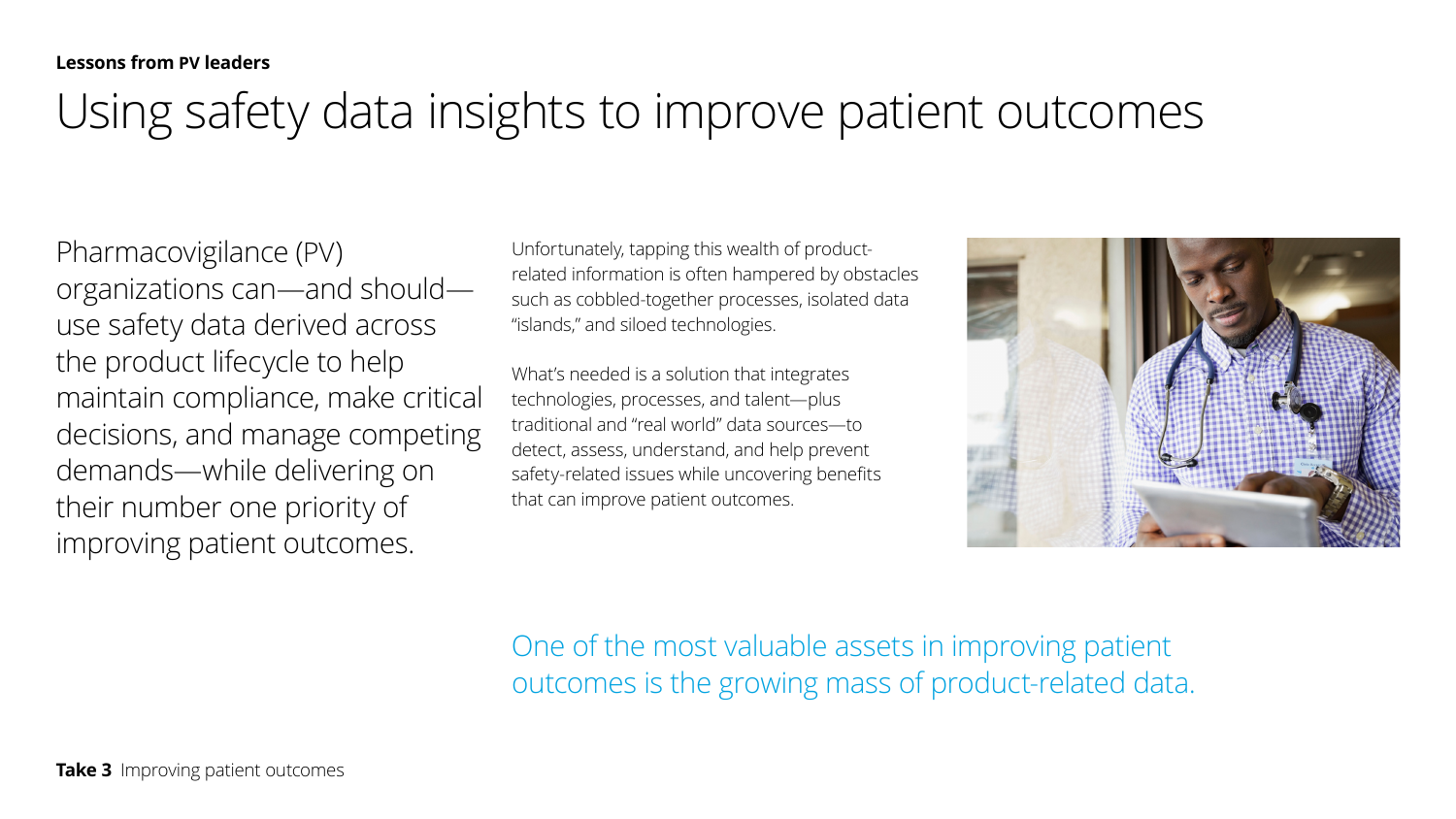### **Lessons from PV leaders**

## How PV organizations can gain more insights from safety-related data

As a health safety organization, you should make your existing capabilities more effective and productive, but that's only the beginning. You also should consider building a foundation that integrates and interprets all safety-related data, both from existing internal/ traditional sources, as well as "real world" sources.

Many leading organizations are consolidating their fragmented systems and data on a scalable, evidencebased analytic platform that enables them to be compliant, consistent, and efficient while gaining advantage from previously hidden insights. These organizations are able to pivot from a reactive disposition and become predictive and prescriptive.

### **Increase understanding of true safety profiles**

Analyze and act on the full landscape of safety-related data by bringing all these data sources together on one unified platform with advanced retrospective, predictive, and prescriptive analytical tools leading to more accurate and in-depth safety insights.

### **Improve decision-making and embed intelligence across the safety process**

Incorporate insights, retrospective and prescriptive analysis, and decision recommendations at every stage of the process. Predict and remediate compliance issues before they occur. Uncover and evaluate insights and potential signals in the data that were difficult—or impossible—to identify before, and resolve critical business issues at scale. Collaborate with colleagues using a single source of truth.

#### **Streamline processes and improve quality**

Automate key stages of the safety process from intake through processing by leveraging existing safety data, new real-world sources, and supervised and unsupervised machine learning to meet the growing scale of safety AEs. Understand and address the root causes of issues in your compliance metrics. Improve the quality of safety data at the start of the process to help streamline processing and improve signal detection and evaluation.

### **Empower the team to focus on high-value activities**

Technology alone isn't the answer to more efficient safety operations; a close study of processes and people is also needed. Identify ways to eliminate, automate, and simplify operations to help increase compliance, improve productivity, and shift resources from case processing to safety analysis and insight.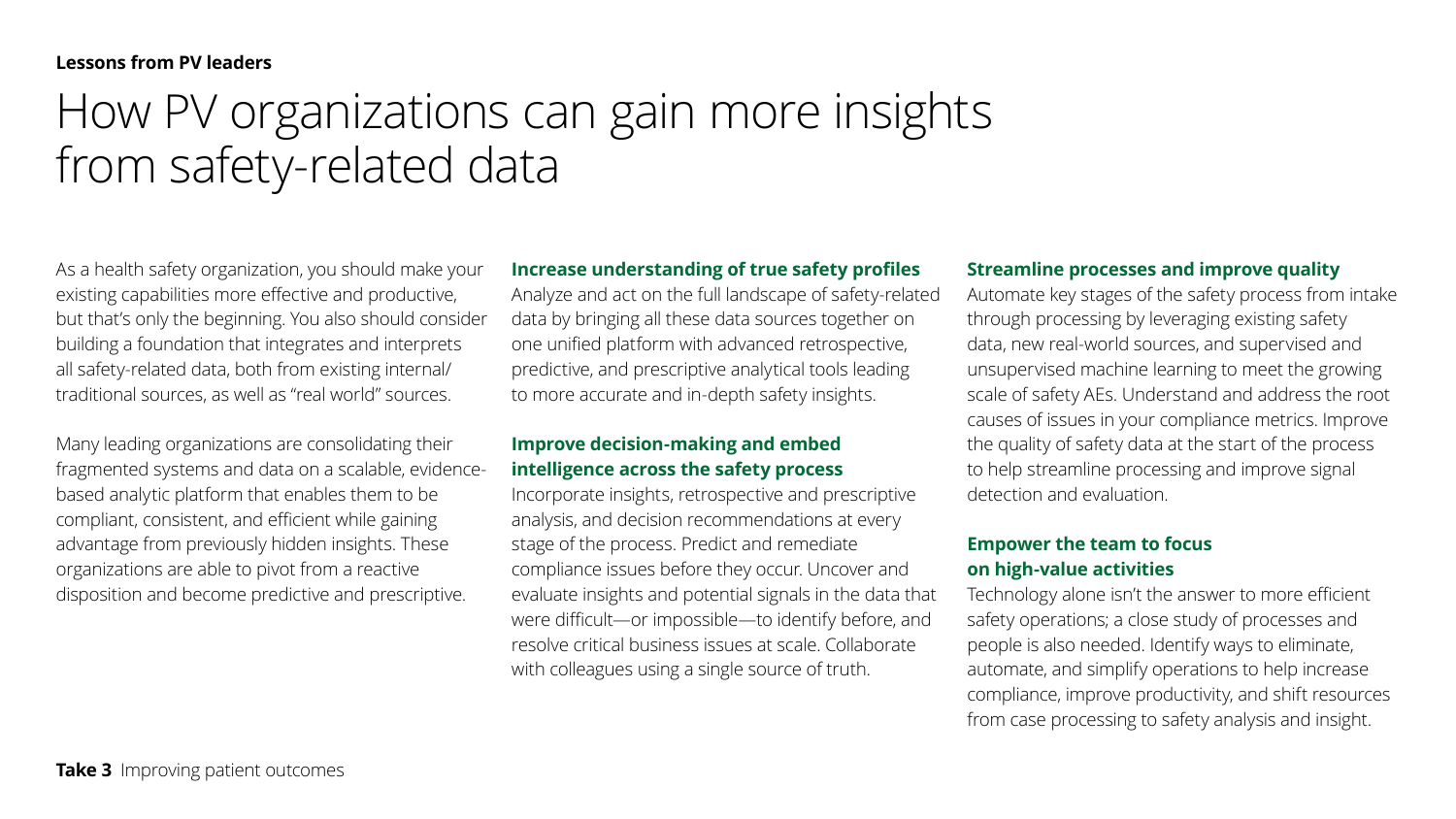## Should we talk?

Deloitte's leading life sciences practitioners have the depth of experience across the full healthcare ecosystem to deliver the knowledge and technologies needed to help you effectively navigate the rapidly evolving world of drug safety. Our approach enables PV organizations to integrate and visualize safety data, intuitively perform advanced analytics, generate periodic and operational reports, monitor and drill into compliance metrics, automate and provide decision support for key steps of the safety process, and identify and evaluate safety signals, all in a rolebased, persona-driven interface on a common application and data foundation. And we don't stop there. We're continually working to add advanced capabilities, like "real world" data monitoring, to meet the demands of today and the challenges of tomorrow.

If you're looking for professionals who understand today's PV issues and deliver innovative solutions, we should talk.

### **John Whitebrook, PhD**

#### **Managing Director**

Deloitte Consulting LLP Pharmacovigilance & Safety Tel: +1 215 246 2585 Email: jowhitebrook@deloitte.com

### **Aditya Kudumala**

**Principal** Deloitte Consulting LLP Tel: +1 212 313 1562 Email: akudumala@deloitte.com

### **Amanda Bowles**

### **Specialist Leader** Deloitte Consulting LLP Tel: +1 213 553 1286 Email: abowles@deloitte.com